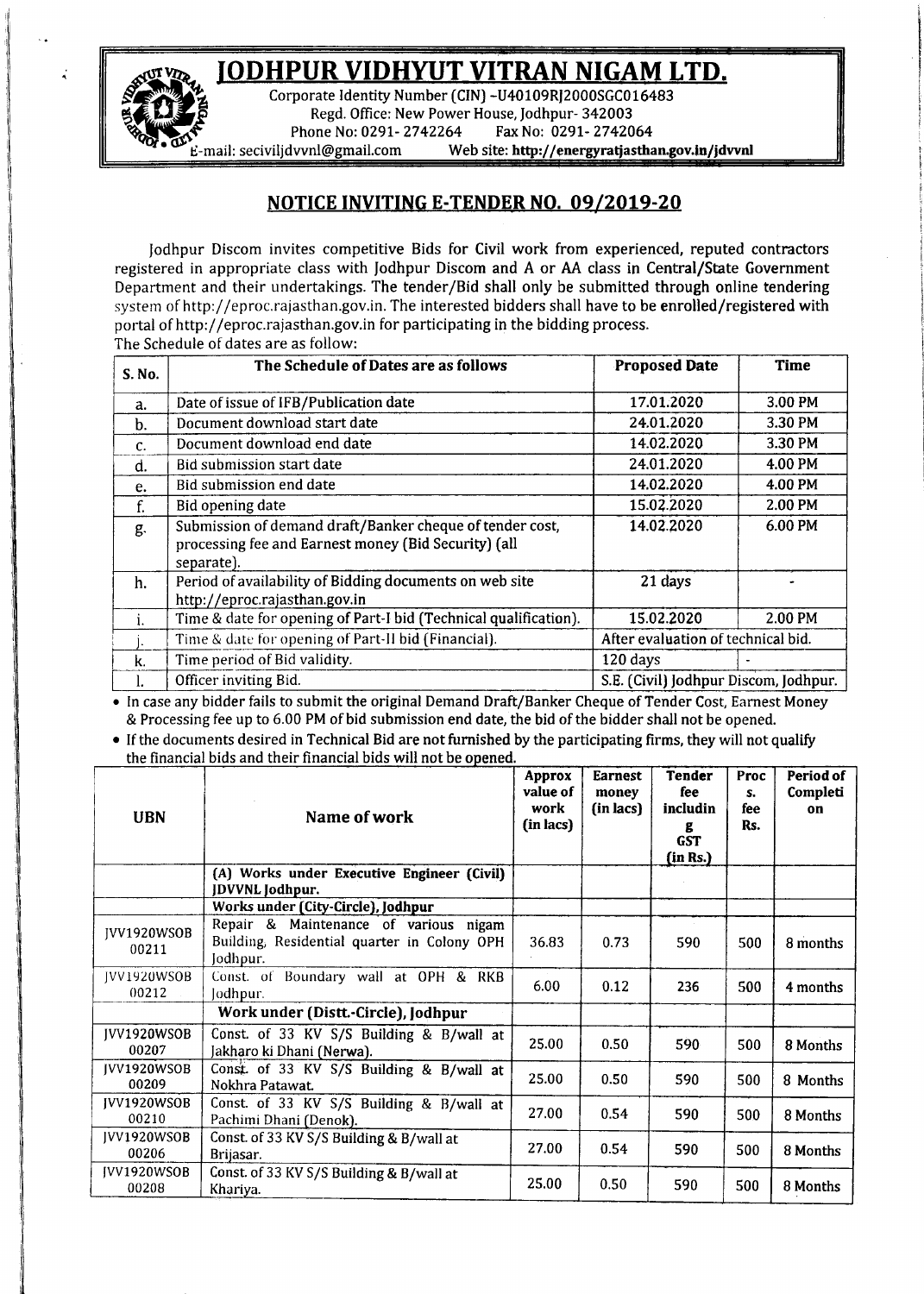|                             | Works under O&M Circle Sirohi                                                                                                                     |       |      |     |     |           |
|-----------------------------|---------------------------------------------------------------------------------------------------------------------------------------------------|-------|------|-----|-----|-----------|
| IVV1920WSOB<br>00205        | Const. of Store Shed, Raising of B/wall P/L<br>block<br>&<br>interlocking<br>paving<br>other<br>miscellaneous development work at ACOS<br>Sirohi. | 26.00 | 0.52 | 590 | 500 | 8 months  |
|                             | Works under O&M Circle Pali                                                                                                                       |       |      |     |     |           |
| IVV1920WSOB<br>00194        | Extension of existing Bldg., raising of B/wall,<br>filling and construction of approach road at<br>33/11 KV s/s Sadri.                            | 22.00 | 0.44 | 590 | 500 | 6 months  |
| JVV1920WSOB<br>00195        | Construction of damaged B/wall at 33 KV S/S<br>Kanuja.                                                                                            | 8.00  | 0.16 | 236 | 500 | 3 Months  |
| IVV1920WSOB<br>00197        | Const. of 33 KV S/S Building (U/T) & B/wall at<br>ESI Hospital (Mandiya Road), Pali.                                                              | 45.00 | 0.90 | 590 | 500 | 10 Months |
|                             | (B) Works under Executive Engineer<br>(Civil) JDVVNL Barmer.                                                                                      |       |      |     |     |           |
|                             | Under Circle, Barmer                                                                                                                              |       |      |     |     |           |
| IVV1920WSOB<br>00213        | Const. of 33 KV S/S Building & B/wall at<br>Industrial Area IV Phase Balotra.                                                                     | 32.00 | 0.64 | 590 | 500 | 8 months  |
|                             | Works under O&M Circle Jalore.                                                                                                                    |       |      |     |     |           |
|                             |                                                                                                                                                   |       |      |     |     |           |
| JVV1920WSOB<br>00214        | Const. of 33 KV S/S Building & B/wall at Chak<br>Guda.                                                                                            | 30.00 | 0.60 | 590 | 500 | 8 Months  |
| IVV1920WSOB<br>00215        | Const. of 33 KV S/S Building & B/wall at<br>Godaro ki Dhani.                                                                                      | 30.00 | 0.60 | 590 | 500 | 8 Months  |
| IVV1920WSOB<br>00216        | Const. of 33 KV S/S Building & B/wall at<br>Panoriya (Gida).                                                                                      | 30.00 | 0.60 | 590 | 500 | 8 Months  |
|                             | (C) Works under Executive Engineer<br>(Civil) JDVVNL Bikaner.                                                                                     |       |      |     |     |           |
|                             | <b>Works under Bikaner</b>                                                                                                                        |       |      |     |     |           |
| JVV1920WSOB<br>00192        | Repair & Maintenance of Meter Lab, Bikaner<br>under M&P Circle, Bikaner.                                                                          | 16.50 | 0.33 | 590 | 500 | 6 months  |
| <b>IVV1920WSOB</b><br>00193 | Construction/ Renovation of Boundary wall<br>and development work at Bikaner.                                                                     | 18.00 | 0.36 | 590 | 500 | 6 months  |
|                             | Works under O&M Circle Churu.                                                                                                                     |       |      |     |     |           |

## **Terms & conditions:**

- 1. Tender shall be submitted online only through <http://eproc.rajasthan.gov.in> the tender documents can be downloaded from this web site. The tender documents can be seen in respective Division offices in office hours.
- 2. Bidders should be registered with GST Department. The copy of GST registration shall have to be uploaded in tendering.
- 3. No physical/offline tender/bid shall be accepted & also information available on the SPPP Portal (http://sppp.rajasthan.gov.in).
- 4. The contractor must have sufficient experience of execution of similar type of works in Govt. Department/Public Enterprises.
- 5. The tender cost & Earnest Money shall be in the form of Demand Draft or Banker Cheque of Scheduled Bank drawn in favour of concerned Accounts Officer (Distt.-Circle)/O&M) Jodhpur Discom, Bikaner of respective headquater of Executive Engineer (Civil) payable at respective headquater for the works mentioned at and shall be submitted offline/manually in the office of the respective Executive Engineer (Civil) up to scheduled date & time.
- 6. The Bidders enlisted in appropriate class in civil wing of Jodhpur Discom shall deposit @ half percent Earnest Money, otherwise Earnest Money will be deposited @ 2%.
- 7. The firm which is participating in the tender process is required to deposit the demand draft which is prepared themselves only.
- 8. The processing fee shall be in form of demand draft/Banker cheque of scheduled Bank drawn in favour of Managing Director, RISL payable at [aipur and shall be offline/manually submitted in the office of the concerned Executive Engineer (Civil) up to scheduled date & time.
- 9. On award of contract, the work should have started within 15 days; otherwise work will be treated as withdrawn.
- 10. The undersigned reserves right to cancel the BID without assigning any reasons to the bidder or anyone else.
- 11. The water & electricity shall be arranged by the bidder at his own source.

11 ~\_~\_~\_

12. All taxes payable, if any, under the contract or laid down by Government from time to time, shall mandatory to be paid by the bidder as per prevailing rules.